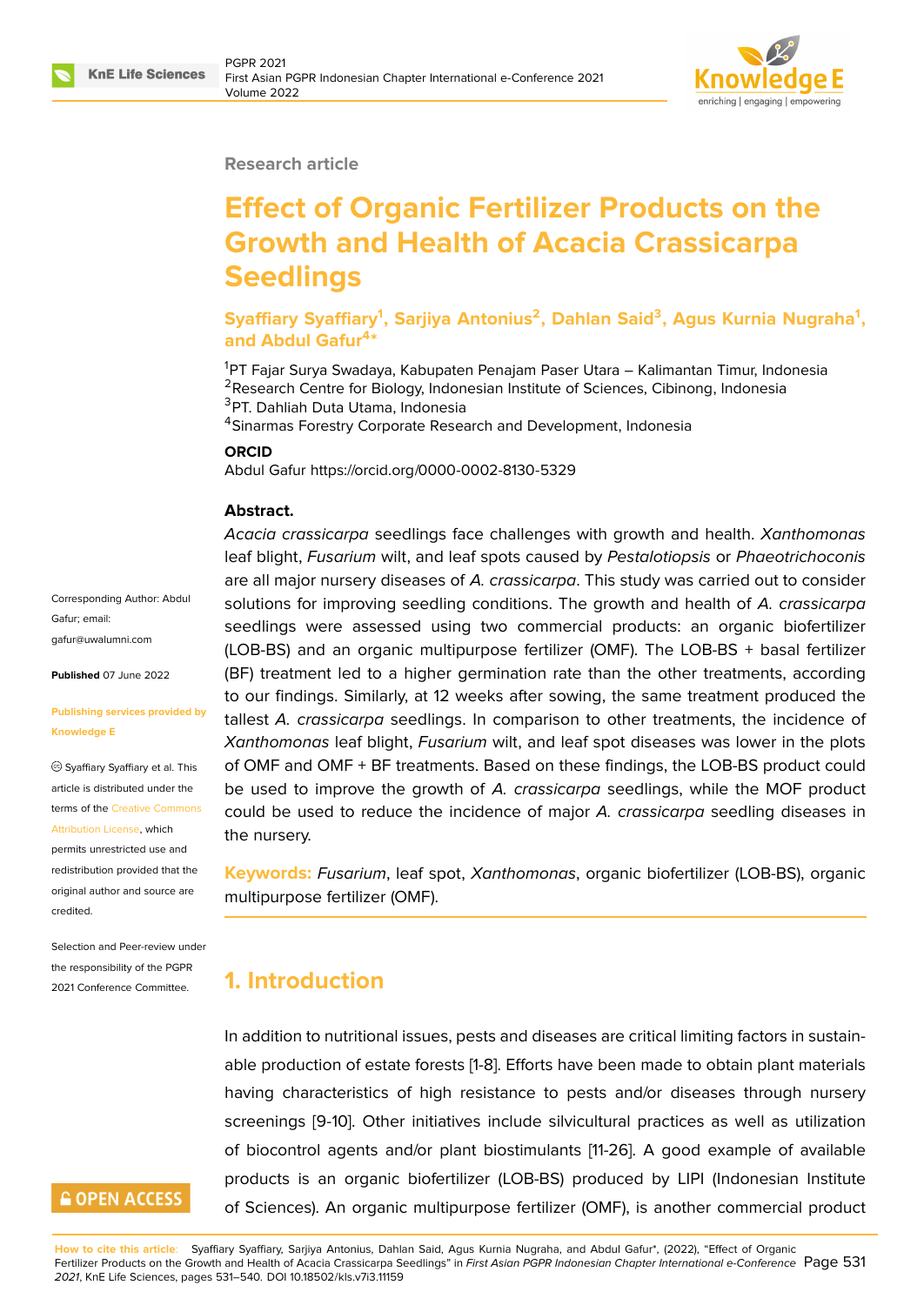available in the market. It has an inorganic element which increases nutrient availability and becomes active precursors of antagonistic microorganisms in the growing media.

The organic biofertilizer product used in this study was developed using the LOB-Beyonic-StarTmik (LOB-BS) technology. It is a consortium of 10 microbial isolates comprising 3 different *Bacillus*, *Brevibacillus*, *Brevundimonas*, *Burkholderia*, *Microbacterium*, *Ochrobactrum*, *Pseudochrobactrum*, and *Pseudomonas* [27-28]. This LOB-BS technology is intended to minimize the use of synthetic chemical products. The microbes were originated from various soil ecosystems, which have been selected and characterized for their enzymatic activities (single species with multi enzyme activities) considering their roles as bio fertilizers and biocontrol agents. The organic biofertilizer formula contains a combination of multi-biocatalyst producing microbes (P solubilizer, Nfixer, and producers of IAA, organic acids and biopesticides). These microbes improve chemical and biological properties of the planting media, suppress disease attacks, increase nutrient availability, and maintain the quality of growth [29].

The OMF products contain a number of macro nutrients (N, P, K, Ca, Mg and S) and micronutrients (Fe, B, Mn, Cu, Zn, Mo, Na and Co), which are essential for plant growth. This multipurpose fertilizer is generally applied to agricultural soil[s to](#page-8-0) help release bonds of clay minerals. The application of OMF to the soil will open the soil pores so that C, H, O can easily enter the soil and the transpiration and respiration processes run normally. The presence of C (CO<sub>2</sub>), H (H<sub>2</sub>O) and O (O<sub>2</sub>) which enter the soil freely triggers the release of nutrients through clay minerals through bio-metabolic mechanisms by the microbes. Bio-metabolism will produce new bio-metabolites which are rich in nutrients and available to plants [30].

This study was aimed at elucidating the impact of both LOB-BS and OMF applied at sowing on the growth, particularly height, and early disease infestation of *Acacia crassicarpa* seedlings. [This](#page-8-1) experiment was conducted in the nursery of PT FSS, Muara Toyu, East Kalimantan.

# **2. Methodology**

This study used a randomized complete block design consisting of 5 treatments with 10 replications. The experimental unit per replication was 3 trays each containing 96 seedlings. Thus, the total number of trays used was 150. The LOB-BS treatment was preceded by soaking the seeds in the LOB-BS solution with a concentration of 225 ml/7.5 liters of water for 30 minutes before being sown in the tube. The remaining water used for soaking the seeds was evenly sprayed onto the growing media. For OMF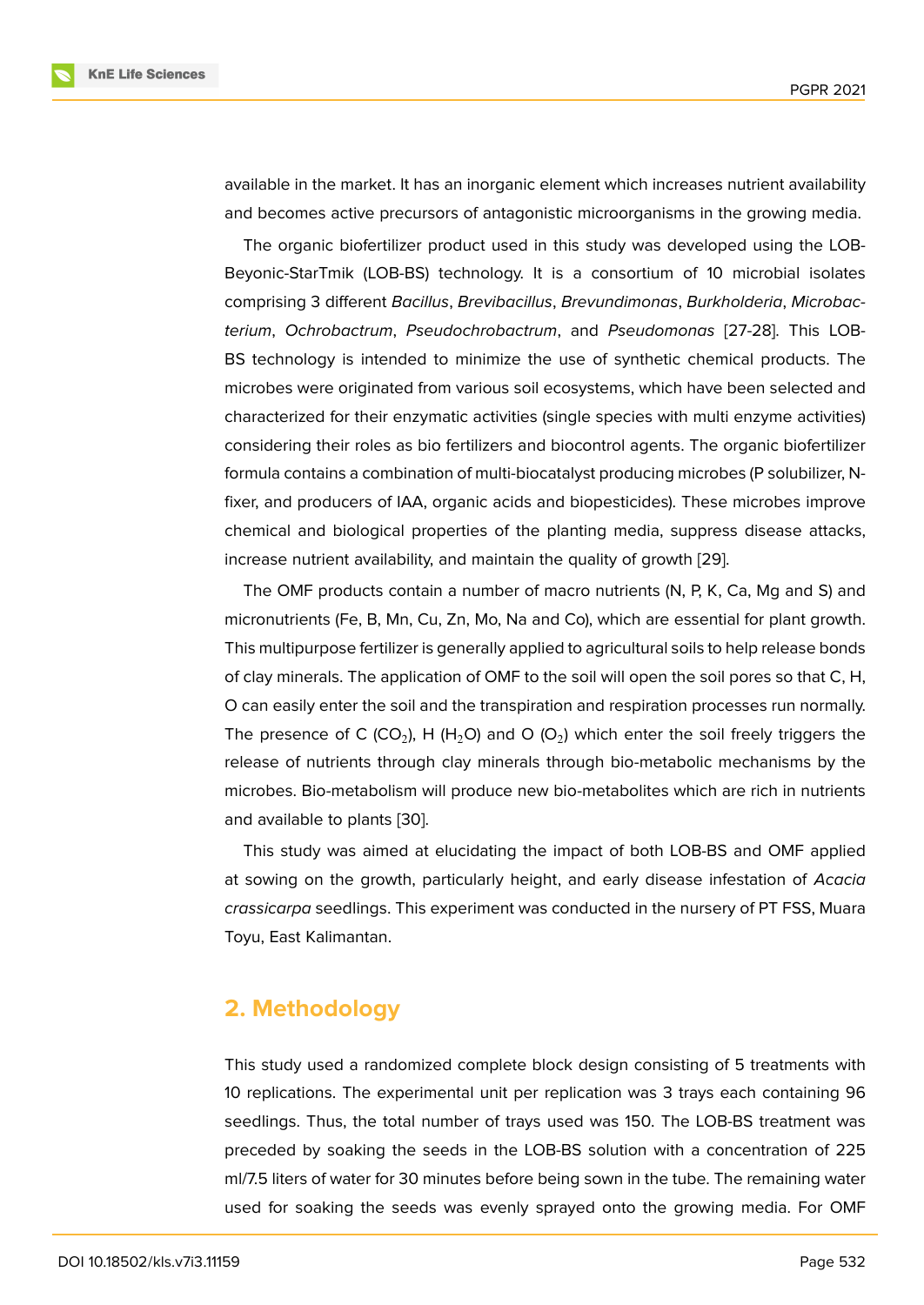application, the growing media is sprayed with the OMF solution of the concentration of 100 gr/15 liters of water prior to seed sowing. In addition to the single application of both LOB-BS and OMF, mixed treatments with basal fertilizer (BF) as the current nursery regime, were included. Thus, the treatments included the application of LOB-BS, LOB-BS + BF, OMF, OMF + BF, and BF (Control). The evaluation started from the germination rate up to 4 weeks old. The assessment was continued with the height response of the seedlings every week until the seedlings were ready for planting. Incidence of major diseases, namely Xanthomonas leaf blight, Fusarium wilt and leaf spot caused by the pathogens *Pestalotiopsis* and *Phaeotrichoconis*, was also assessed on a weekly basis. Analysis of Variance was carried out using SPSS for Windows. Once a significant difference between treatments was detected, the data analysis was continued using Tukey Multiple Comparison test at the 95% confidence level.

# **3. Result and Discussion**

Germination rate was observed from seed germination until 18 days after sowing. The percentage of *A. crassicarpa* seed germination in plots without the addition of BF to the cocopeat growing media after the application of LOB-BS and OMF was lower than that of the BF treatment. The highest germination rate of 80 % was demonstrated in the LOB-BS + BF treatment. The opposite result was observed in OMF + BF treatment with the lowest germination rate of 64 % (Figure 1). The LOB-BS seems to increase availability of nutrients through the bio-metabolite mechanism of microorganisms contained in the BOF fertilizer. OMF provides additional inorganic elements, both macro and micro. Addition of micro elements to the level [e](#page-2-0)xceeding the requirement may cause seed toxicity [31], lowering the percentage of *A. crassicarpa* seed germination.



<span id="page-2-0"></span>

As presented in Figure 2 below, the height of *A. crassicarpa* seedlings at 5 weeks in the plots of OMF (3.64 cm), OMF + BF (4.00 cm) and LOB-BS (4.51 cm) treatments was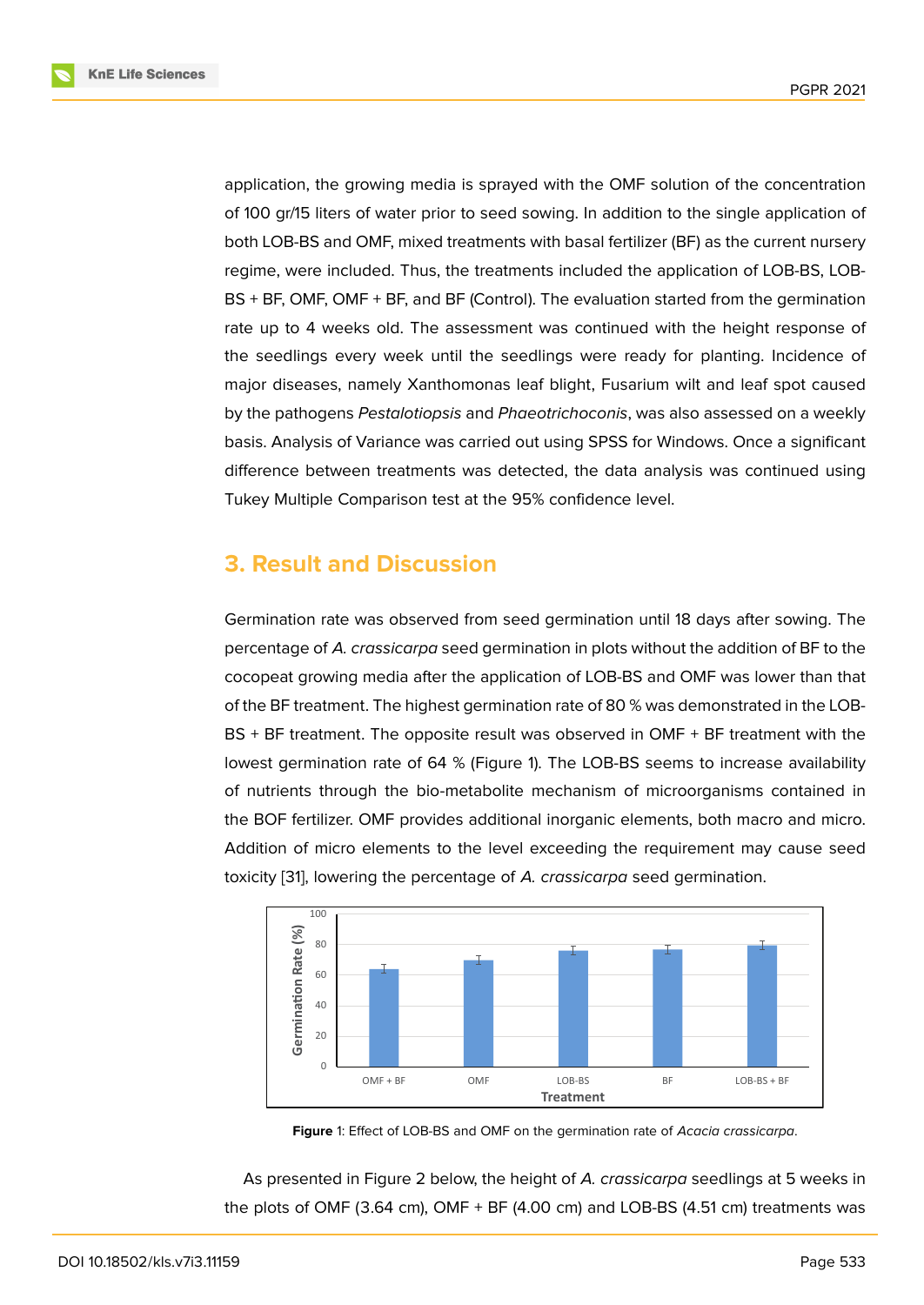not significantly different from that in the BF plot (4.08 cm). The LOB-BS + BF treatment (5.06 cm), however, gave a significant difference from the BF treatment.

At 12 weeks after application, the height of seedlings in the OMF plots showed no significant differences from that in the BF treatments at 21.84 cm (single application) and 17.88 cm (+ BF). The interaction between macro and micronutrients are thought to affect nutrient availability in the cocopeat medium which in turn results in slow growth of the seedlings. The fastest growth of *A. crassicarpa* seedlings was exhibited in the LOB-BS plots at 26.15 cm (single application) and 26.35 cm (+ BF), which were significantly different from that in BF plots (Figure 2).



**Figure** 2: Effect of LOB-BS and OMF on the growth of *Acacia crassicarpa* seedlings 5 and 12 weeks after application (WAA).

The microbial consortium of LOB-BS functions to substitute chemical products. Such microbes accelerate the decomposition process of organic matter [32]. This is in line with the media used, i.e. cocopeat, which is source of organic matter that becomes available nutrients for seedlings. In addition, these microbes play a critical role in reducing immobilization of available nutrients in the media, thereby i[ncr](#page-8-3)easing nutrient absorption [33]. Thus, it gives a positive effect on the height of *A. crassicarpa* seedlings for optimal growth (Figure 3).

It is suspected that the concentration of inorganic elements in the OMF solution affects the [ava](#page-8-4)ilability of nutrients for plants in the growing media [34]. The addition of inorganic elements cau[se](#page-4-0)s a change in the pH of the media so that some nutrients are not available to plants. Excess availability of micro elements may cause toxicity to plants, causing the growth to slow down [31]. The OMF is generally app[lied](#page-8-5) to agricultural soils. Meanwhile, the growing medium for the *A. crassicarpa* seedlings uses cocopeat, in which the organic matter content is higher, leading to the speculation that in the growing medium OMF does not work a[s w](#page-8-2)ell as in agricultural soil.

Observations were also made on the incidence of major diseases of *A. crassicarpa* seedlings, such as Xanthomonas leaf blight, Fusarium wilt and leaf spots caused by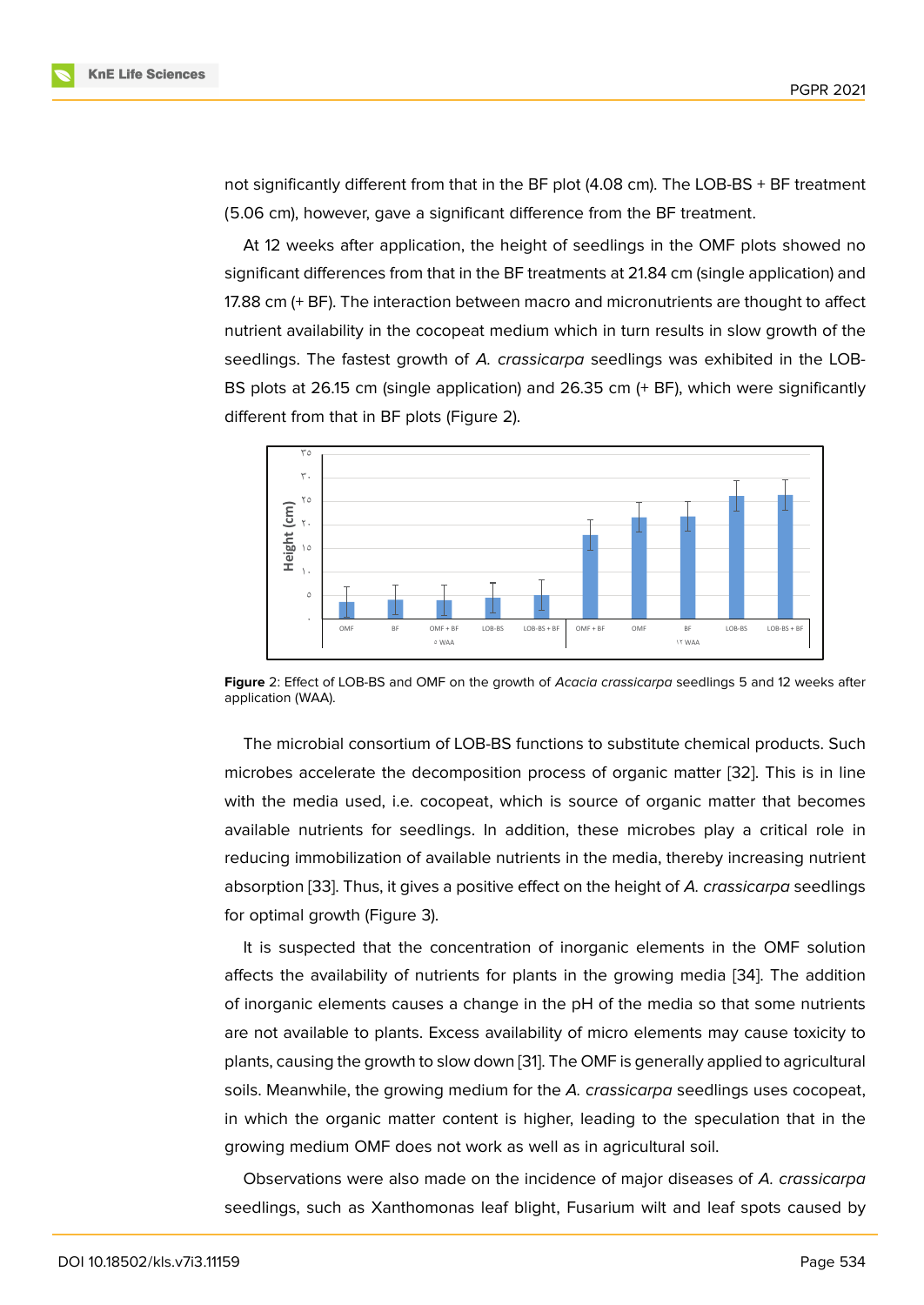

**Figure** 3: Growth trend of *Acacia crassicarpa* 5 – 12 weeks after application (WAA) of LOB-BS and OMF.

<span id="page-4-0"></span>pathogens *Pestalotiopsis* sp. and *Phaeotrichoconis* sp. Figure 4 shows that LOB-BS and OMF can reduce the incidence of major diseases on *A. crassicarpa* seedlings. OMF and OMF + BF treatment plots had lowest incidence of diseases.



**Figure** 4: Incidence of major diseases on *Acacia crassicarpa* seedlings 12 weeks after application.

<span id="page-4-1"></span>From Figure 4 it can be seen that OMF and OMF + BF treatments provide lower incidence of major diseases on *A. crassicarpa* seedlings than other treatments do. The OMF works by "restoring" nutrients in the soil and providing "repelling" effect against various plant pe[st](#page-4-1)s and diseases [34]. In addition, OMF can neutralize pH as required for optimum plant growth.  $pH > 6.5$  will be neutralized by AI, Fe and Mn, while  $pH < 6.5$  will be neutralized by Ca. Al, Fe and Mn elements also bind P so it doesn't dissolve easily; Ca binds P if the pH is  $<$  6.5. Si[mila](#page-8-5)rly, K (potassium) plays a critical role in controlling and maintaining turgor pressure (water supply) in the process of photosynthesis and mineral movement. Boron (Bo) is related to the metabolism of Ca and K, distributing nutrients throughout the whole plant parts. Molybdenum (Mo) contributes to N fixation by microbes in Leguminoceae and is a catalyst in reducing nitrogen. Thus, the low incidence of pests and diseases is thought to be due to the interaction of inorganic elements of OMF which benefits the growth of *A. crassicarpa* seedlings but not to the development of pathogenic microbes in the media. In poplar (*Populus x canescens*), its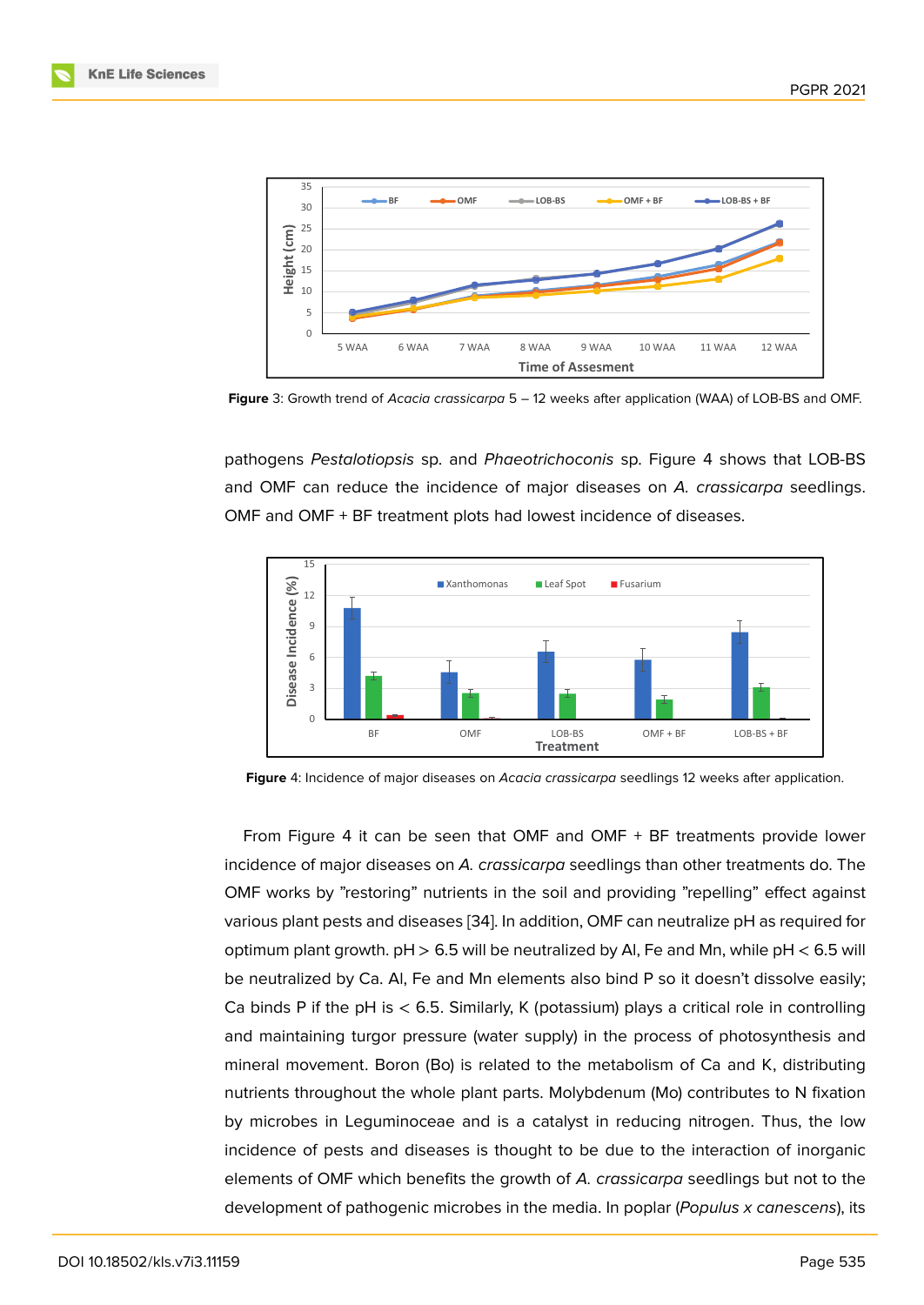association with ectomycorrhizal fungus *Paxillus involutus* is found to increase activities of defence-related and salt-tolerance enzymes [35-37].

The role of LOB-BS includes growth-promoting agents, pest and disease biocontrol and residue decomposers. These microbes function as biocatalysts that play a critical role in providing N, solubilizing P and K, removing pollutants, and producing growth regulators, organic acids and biopepticides [26]. Similar findings have also been reported in other pathosystems [38-40]. LOB-BS directly provides antagonistic microbes in the media and may dominate competition with plant pathogens and thus reducing disease incidence as shown in Figure 4, in which [dis](#page-7-0)ease incidence in the LOB-BS or LOB-BS  $+$ BF treatment plots is lower than that in BF plots.

### **4. Conclusion**

The results of this study indicate that the LOB-BS increases the growth rate of *A. crassicarpa* seedlings, while the application of the OMF reduces the incidence of its major diseases in the nursery.

## **5. Acknowledgements**

Research fellowship granted by the Alexander von Humboldt Foundation of the Government of the Federal Republic of Germany to AG is gratefully acknowledged.

### **References**

- [1] Coetzee MPA, Golani GD, Tjahjono B, Gafur A, Wingfield BD, Wingfield MJ. A single dominant *Ganoderma* species is responsible for root rot of *Acacia mangium* and eucalyptus in Sumatra. Southern Forests. 2011;73:175–180.
- [2] Tjahjono B, Ernawati NML, Giyanto, Gafur A. Bacterial leaf blight on *Acacia crassicarpa* caused by *Xanthomonas campestris* in Indonesia. Journal of the International Society for Southeast Asian Agricultural Sciences 2011;17(1):234-234.
- [3] Tjahjono B, Gafur A, Golani GD. Occurrence of bacterial wilt on acacias and eucalypts in Indonesia. Journal of the International Society for Southeast Asian Agricultural Sciences 2011;17(1):234-234.
- [4] Francis A, Beadle C, Puspitasari D et al. Disease progression in plantations of *Acacia mangium* affected by red root rot (*Ganoderma philippii*). Forest Pathology 2014;44:447–459.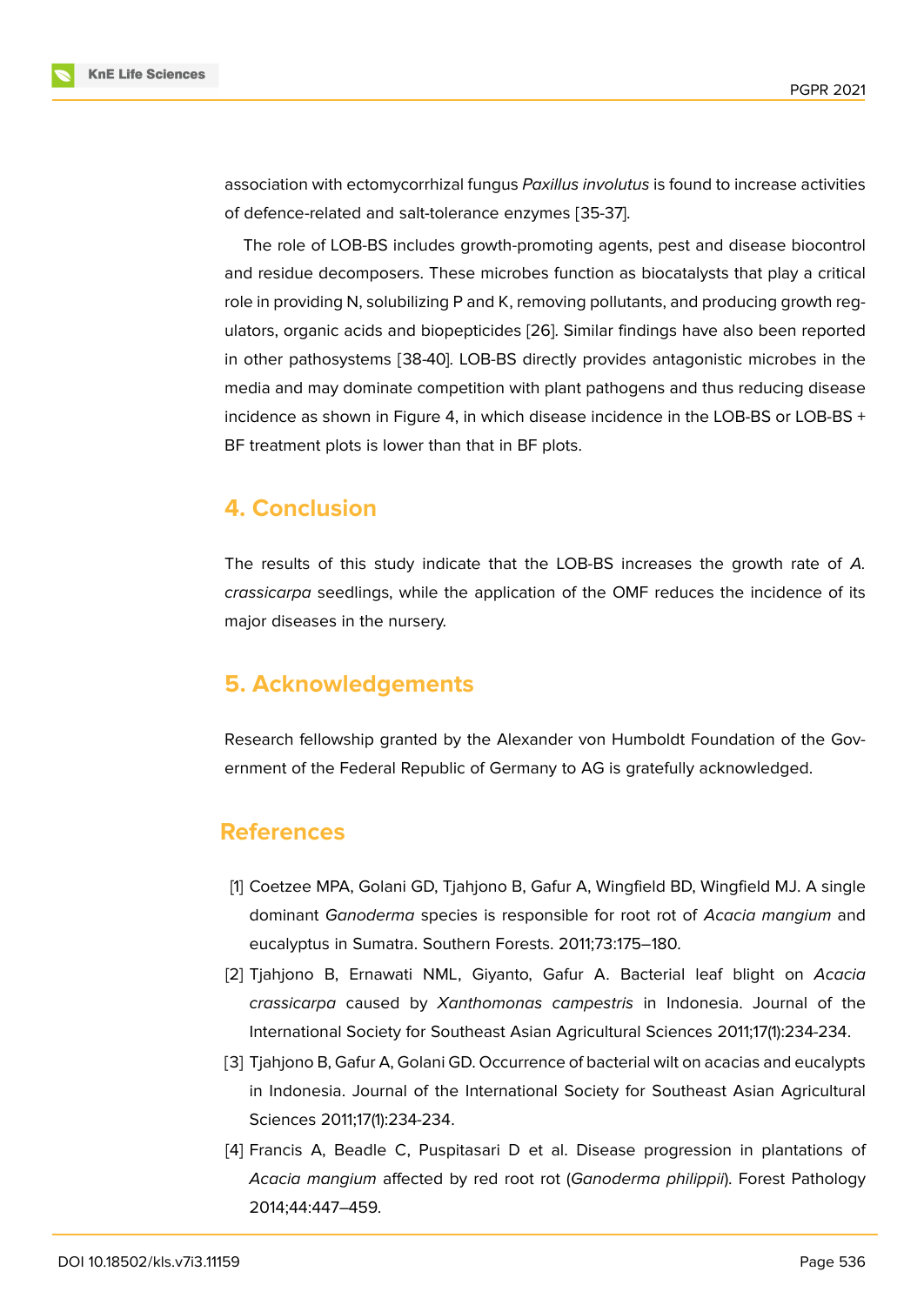

- [5] Yuskianti V, Glen M, Francis A et al. Species-specific PCR for rapid identification of *Ganoderma philippii* and *Ganoderma mastoporum* from *Acacia mangium* and *Eucalyptus pellita* plantations. Forest Pathology 2014;44:477–485.
- [6] Glen M, Yuskianti V, Francis A et al. Identification of basidiomycete fungi in Indonesian hardwood plantations by DNA bar-coding. Forest Pathology 2014;44:496–508.
- [7] Rimbawanto A, Tjahjono B, Gafur A. Panduan hama dan penyakit akasia dan ekaliptus. Balai Besar Penelitian Bioteknologi dan Pemuliaan Tanaman Hutan, Yogyakarta; 2014.
- [8] Page D, Glen M, Puspitasari D, Prihatini I, Gafur A, Mohammed C. Acacia plantations in Indonesia facilitate clonal spread of the root pathogen *Ganoderma philippii*. Plant Pathology. 2020;69:685–697.
- [9] Gafur A, Syaffiary A, Nugroho A, Wong CY, Sharma M. Plant tolerance as a component of *Ganoderma philippii* management in *Acacia mangium* plantations. Paper presented at: Proceedings of the Genetics of Tree-Parasite Interactions Meeting; 2015 Aug 23–28; Orleans, France.
- [10] Gafur A, Nasution A, Yuliarto M, Wong CY, Sharma M. A new screening method for *Ganoderma philippii* tolerance in tropical Acacia species. Southern Forests: A Journal of Forest Science. 2015;77:75–81.
- [11] Francis A, Beadle C, Mardai et al. Basidiomycete root rots of paper-pulp tree species in Indonesia – Identity, biology and control. Paper presented at: Proceedings of the 9<sup>th</sup> International Congress of Plant Pathology; 2008 Aug 24–29; Turin, Italy.
- [12] Gafur A, Tjahjono B, Golani GD. Options for field management of *Ganoderma* root rot in *Acacia mangium* plantation forests. Paper presented at: Proceedings of the 2011 IUFRO Forest Protection Joint Meeting; 2011 Nov 8–11; Colonia del Sacramento, Uruguay.
- [13] Sitompul A, Nasution A, Gafur A, Tjahjono B. Screening of white rot fungi as biological control agents against *Ganoderma philippii*. Paper presented at: Proceedings of the International Seminar and 12<sup>th</sup> National Congress of the Indonesian Phypathological Society; 2011 Dec 3–5; Solo, Indonesia.
- [14] Gafur A, Tjahjono B, Golani GD. Silvicultural options for field management of *Ganoderma* root rot in *Acacia mangium* plantation. Paper presented at: Proceedings of the 4<sup>th</sup> Asian Conference on Plant Pathology and the 18th Australasian Plant Pathology Conference; 2011 Apr 26–29; Darwin, Australia.
- [15] Yuvika Y, Nasution A, Gafur A. Actinomycetes isolation and in vitro screening for *Xanthomonas* biocontrol. Jurnal Fitopatologi Indonesia. 2013;9:124–129.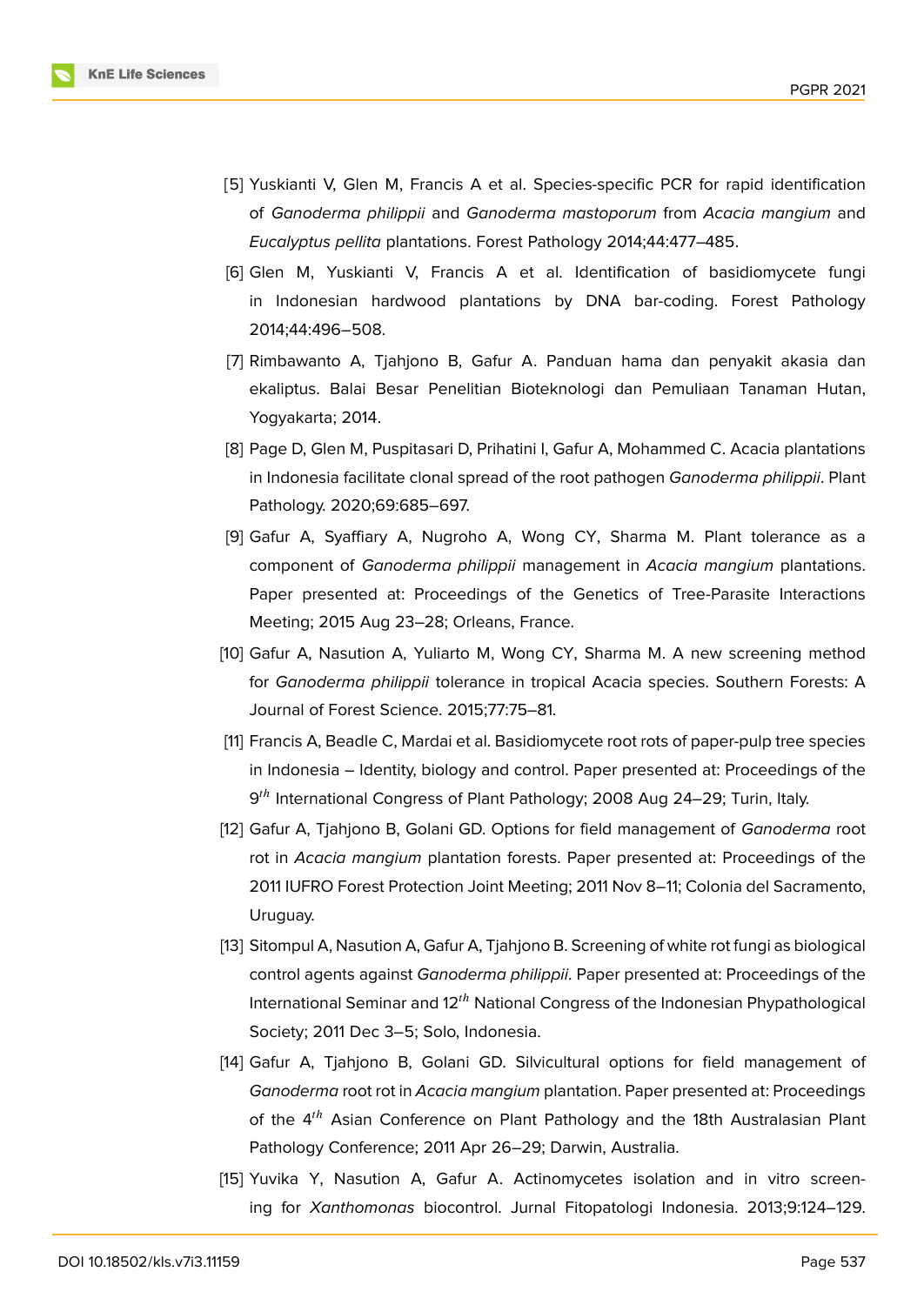

https://doi.org/10.14692/jfi.9.5.160.

- [16] Puspitasari D, Hidayati N, Rimbawanto A et al. Screening basidiomycete fungi as potential biological control agents against root rot disease. Paper presented at: Proceedings of the IUFRO Acacia Conference: Sustaining the Future of Acacia Plantation Forestry; 2014 Mar 17–21; Hue, Vietnam.
- [17] Gafur A, Nasution A, Wong CY, Sharma M. Development of biological control agents to manage *Ganoderma philippii* in tropical *Acacia mangium* plantations. Proceedings of the Genetics of Tree-Parasite Interactions Meeting; 2015 Aug 23– 28; Orleans, France.
- [18] Nasution A, Glen M, Gafur A, Evans K, Mohammed CL. Endophytic bacteria as potential biological control agents. Proceedings of the Ceratocystis International Workshop; 2016 Feb 15–16; Yogyakarta, Indonesia.
- [19] Sastrini T, Nasution A, Gafur A. Isolation and screening of microbial antagonists for control of bacterial wilt of eucalyptus caused by *Ralstonia* spp. Paper presented at: Proceedings of the  $5<sup>th</sup>$  Asian PGPR International Conference for Sustainable Agriculture; 2017 Jul 16–19; Bogor, Indonesia.
- [20] Gafur A. Endophytic *Trichoderma* as biocontrol agents of red root rot disease in tropical plantation forests. Paper presented at: Proceedings of the  $6^{th}$  PGPR International Conference; 2019 Aug 18–22; Tashkent, Uzbekistan.
- [21] Gafur A. Development of biocontrol agents to manage major diseases of tropical plantation forests in Indonesia: A Review. Environmental Sciences Proceedings. 2020;3:1-7. https://doi.org/10.3390/IECF2020-07907
- [22] Hamid B, Zaman M, Farooq S et al. Bacterial plant biostimulants: A sustainable way towards improving growth, productivity, and health of crops. Sustainability. 2021;13(2856):1-24. ttps://doi.org/10.3390/su13052856
- [23] Gafur A. Plant growth promoting microbes (PGPM) in the future management of Indonesian estate forests. 2022; KnE Publisher, in press.
- [24] Arifin Z, Siregar BA, Rosanti N et al. Effect of arbuscular mycorrhizae on the growth of *Eucalyptus pellita* seedlings. 2022; KnE Publisher, in press.
- [25] Gafur A. Plant growth promoting microbes (PGPM) for the sustainability of tropical plantation forests in Indonesia. Academia Letters. 2021;1308:1-3. https://doi.org/10.20935/AL1308
- <span id="page-7-0"></span>[26] Gafur A, Naz R, Nosheen A, Sayyed RZ. Role of plant growth promoting microbes (PGPM) in managing soil-borne pathogens in Indonesian estate forests. In Mawar R, Sayyed RZ, Sharma SK, Sattiraju KS, editors. PGPM in Arid Ecology: Status and Prospects. 2022; Springer Nature, Singapore, in press.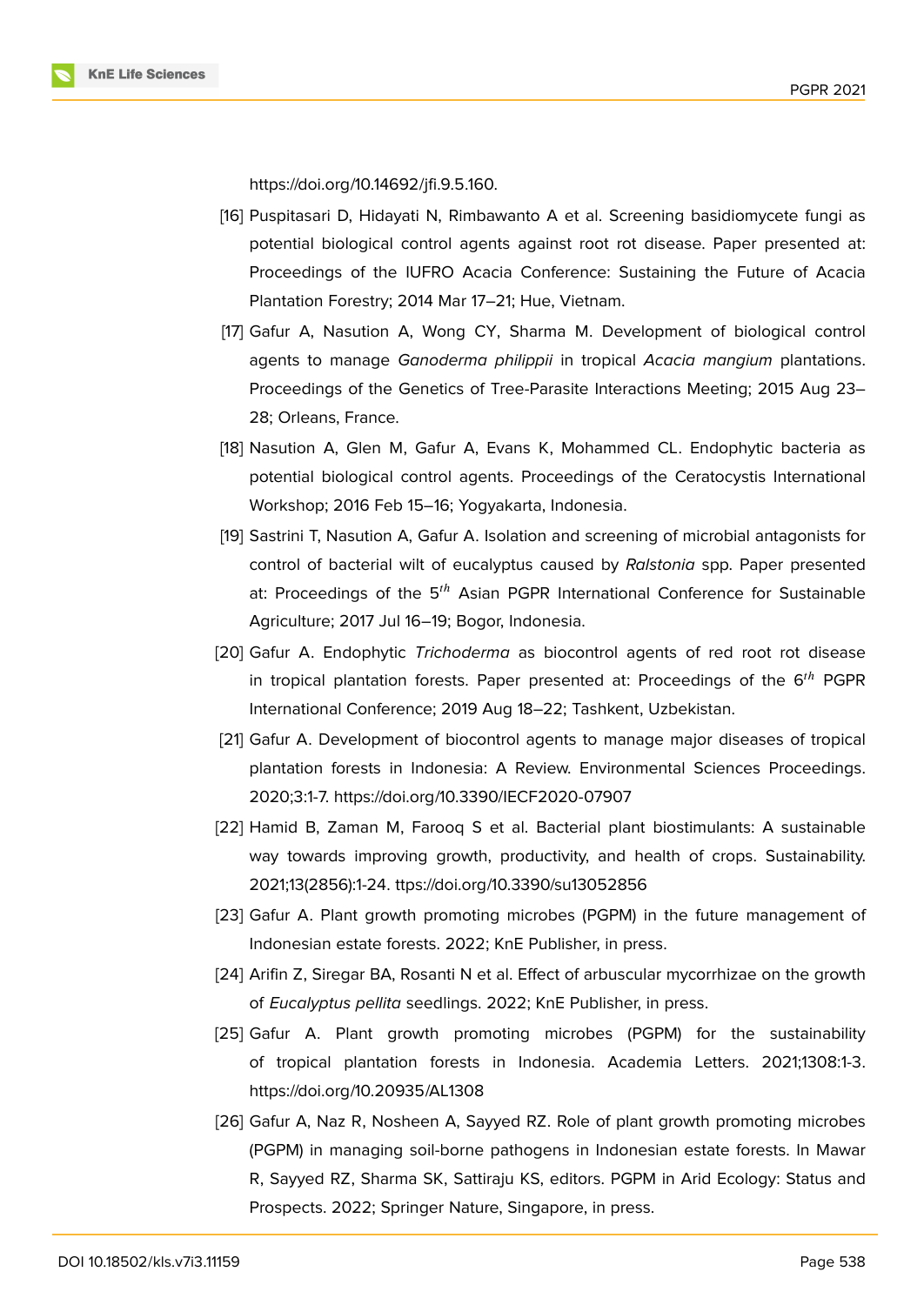

- [27] Antonius S, Agustiyani D, Dewi TK, Laili N, Osaki M. Tropical peatland ecomanagement. Osaki M, Tsuji N, Foead N, Rieley J, editors. 2021;Springer, Singapore. https://doi.org/10.1007/978-981-33-4654-3\_9
- [28] Rachmat A, Erwin AH, Ermayanti TM. Pupuk organik hayati: Aplikasi untuk budi daya hijauan pakan ternak, padi gogo, dan sayuran. Lembaga Ilmu Pengetahuan Indonesia, Jakarta; 2019.
- <span id="page-8-0"></span>[29] Pembuatan Pupuk Organik Hayati (POH) Beyonic-Startmik LIPI di BPP-PU Tanding. [cited 2021 May 11]. Available from: https://mablu.wordpress.com/2016/06/04/pembuatan-poh-byonic-startmik-lipi-dibpp-pu-tanding
- <span id="page-8-1"></span>[30] Dahliah Duta Utama. Teknologi Agrodyke. 2000. Available from: https://agrodyke.com/index.php/produk (accessed on 11 May 2021).
- <span id="page-8-2"></span>[31] Jaenicke H. Good Tree Nursery Practices: Practical Guidelines for Research Nurseries. International Center for Research in Agroforestry, Nairobi. 1999:93 pp.
- <span id="page-8-3"></span>[32] Agustiyani D, Antonius S, Imamudin H, Kumaladewi T, Mulyani N, Anggraheni A. Pembuatan starter (starmik), pemeliharaan mikroba dalam starter dan pemantauan viabilitas dan aktivitas mikroba dalam pupuk organik hayati sebagai upaya mempertahankan kualitas. Laporan Teknik Pusat Penelitian Biologi Tahun 2012, Bogor; 2012.
- <span id="page-8-4"></span>[33] Roychowdhury D, Paul M, Banerjee SK. A review on the efects of biofertilizers and biopesticedes on rice and tea cultivation and productivity. International Journal of Science Engineering and Technology. 2014;2:96–106.
- <span id="page-8-5"></span>[34] Dahlan HAM. Agrodyke technology, the most complete organic multipurpose ecofriendly fertilizer for all crops. PT. Dahlia Duta Utama, Jarta; 2004.
- [35] Gafur A, Schützendübel A, Langenfeld-Heyser R, Fritz E, Polle A. Compatible and incompetent *Paxillus involutus* isolates for ectomycorrhiza formation in vitro with poplar (*Populus* x *canescens*) differ in H<sub>2</sub>O<sub>2</sub> production. Plant Biology 2004;6:91– 99.
- [36] Gafur A, Schützendübel A, Polle A. Peroxidase activity in poplar inoculated with compatible and incompetent isolates of *Paxillus involutus*. Hayati Journal of Bioscisciences. 2007;14:49–53.
- [37] Langenfeld-Heyser R, Gao J, Ducic T et al. *Paxillus involutus* mycorrhiza attenuate NaCl-stress responses in the salt-sensitive hybrid poplar *Populus* x *canescens*. Mycorrhiza. 2007;17:121–131.